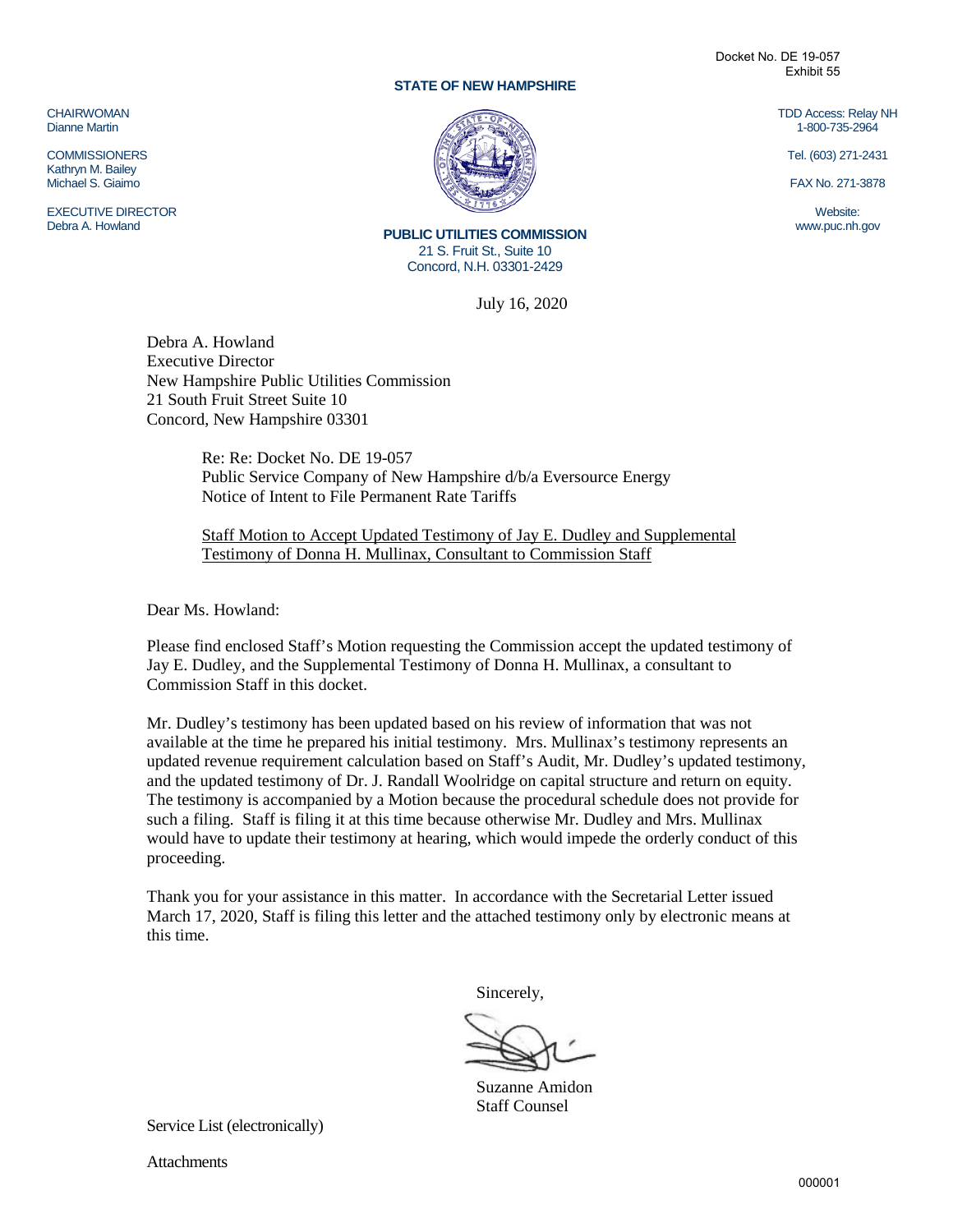#### **SERVICE LIST - DOCKET RELATED - Email Addresses**

Printed: 7/16/2020

Executive.Director@puc.nh.gov aboyd@acadiacenter.org agustin.ros@brattle.com allen.desbiens@eversource.com amanda.noonan@puc.nh.gov brian.buckley@puc.nh.gov brianna@cleanenergynh.org Christa.Shute@oca.nh.gov christopher.skoglund@des.nh.gov craig.wright@des.nh.gov david.wiesner@puc.nh.gov dmullinax@blueridgecs.com donald.kreis@oca.nh.gov dvenora@keeganwerlin.com eemerson@primmer.com elizabeth.nixon@puc.nh.gov erica.menard@eversource.com Jacqueline.Trottier@puc.nh.gov james.brennan@oca.nh.gov jay.dudley@puc.nh.gov jdonahue@preti.com jessica.chiavara@eversource.com john@johncoffman.net johndefever@yahoo.com jrw@psu.edu karen.moran@puc.nh.gov kelly@cleanenergynh.org kristi.davie@eversource.com kurt.demmer@puc.nh.gov madeleine@cleanenergynh.org matthew.fossum@eversource.com mbirchard@keyesfox.com mcampbell@keeganwerlin.com melissa.price@eversource.com mhorne@hcc-law.com ocalitigation@oca.nh.gov

palvarez@wiredgroup.net paul.dexter@puc.nh.gov pearl.donohoo-vallett@brattle.com pradip.chattopadhyay@oca.nh.gov rburke@nhla.org rebecca.ohler@des.nh.gov richard.chagnon@puc.nh.gov  $\mathop{\rm relson}\nolimits@{\rm strategen.com}$ robert.bersak@eversource.com roger@fsconline.com rorie.patterson@puc.nh.gov sanem.sergici@brattle.com scott@sjmuellerlaw.com Stephen.Eckberg@puc.nh.gov stower@nhla.org suzanne.amidon@puc.nh.gov tklaes@blueridgecs.com tmlarkinassociates@gmail.com tom.frantz@puc.nh.gov troy.dixon@eversource.com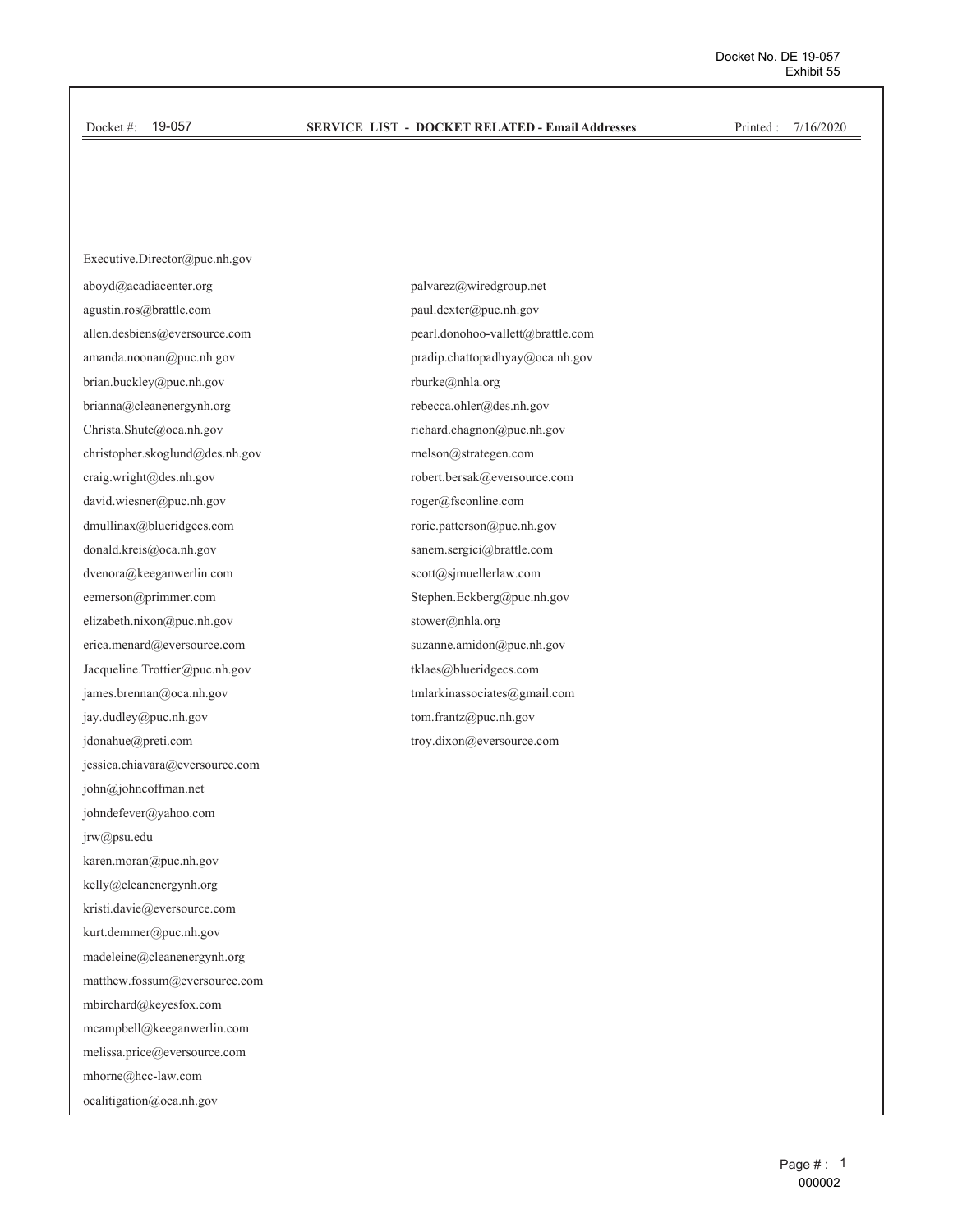## STATE OF NEW HAMPSHIRE PUBLIC UTILITIES COMMISSION

Docket No. DE 19-057

Public Service Company of New Hampshire d/b/a Eversource Energy

# Notice of Intent to File Rate Schedules

## STAFF MOTION REQUESTING THE COMMISSION ACCEPT UPDATED TESTIMONY OF WITNESSES JAY DUDLEY AND DONNA H. MULLINAX

Pursuant to New Hampshire Code Admin. Rules Puc 203.7, Staff hereby requests that the Commission accept the updated testimony of Staff Witnesses Jay Dudley and Donna Mullinax in this proceeding. Staff states that this motion is necessary because the procedural schedule does not provide an opportunity for Staff to update its testimony to incorporate the updated return on equity testimony and audit findings. In light of Mr. Dudley's analysis of the audit findings, rebuttal testimony, and associated discovery, Mr. Dudley has decreased the disallowance proposed in his initial testimony. The testimony of Mrs. Mullinax includes the results of Staff's Audit Report (attached to her testimony) and Mr. Dudley's proposed adjustments to revenue requirements, which increase the revenue requirement proposed in her initial testimony.

In support of this Motion, Staff states as follows:

l. On May 28, 2019, Public Service Company of New Hampshire d/b/a Eversource Energy (Eversource or PSNH) filed a Notice of Intent to File Rate Schedules, along with supporting testimony and related exhibits and attachments.

2. The Commission approved a procedural schedule by a secretarial letter dated June 28, 2019. The procedural schedule established the following relevant dates as deadlines: intervenor testimony filed by December 23, 2019; Rebuttal Testimony filed by March 3, 2020; settlement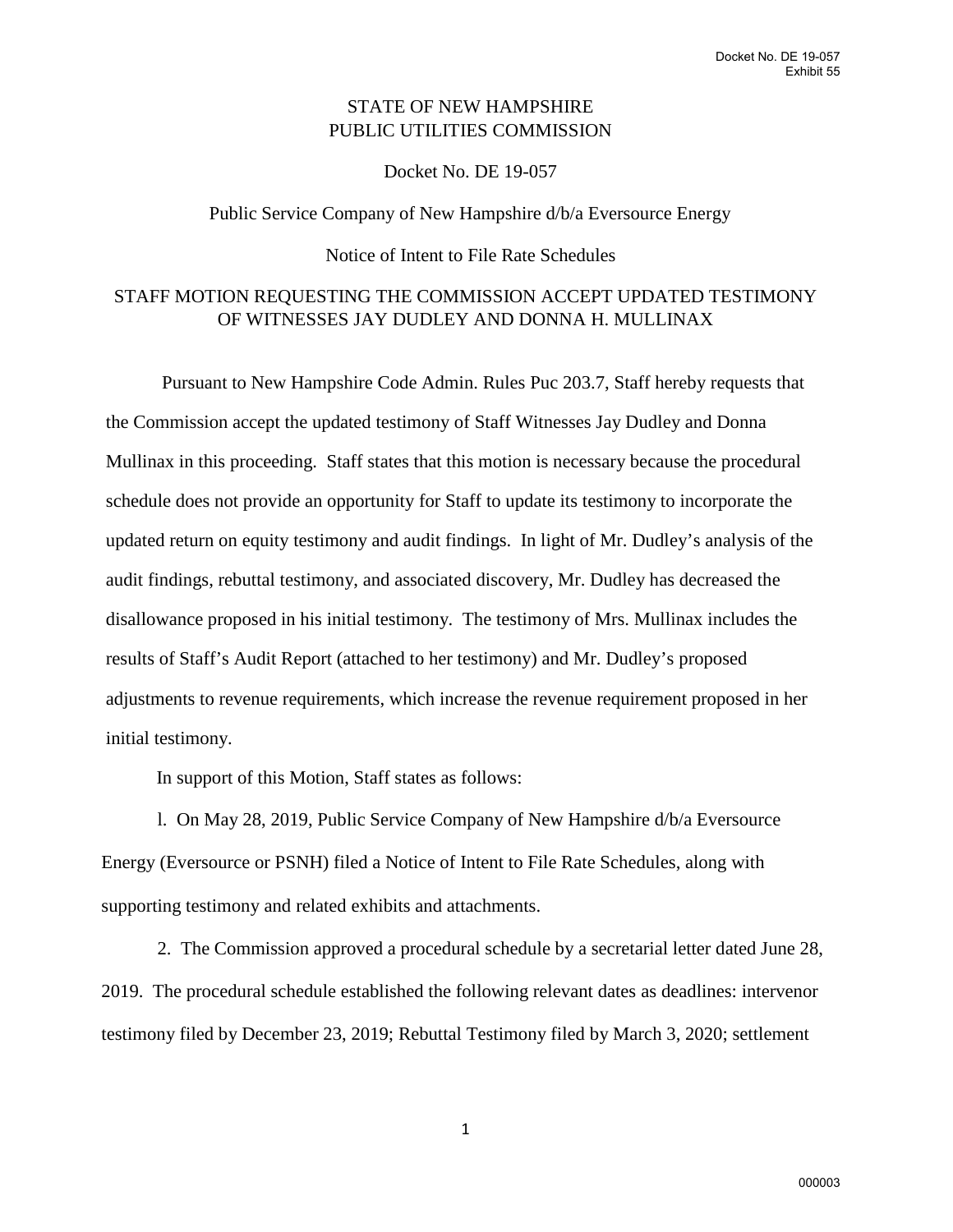discussions held March 24 and March 25, 2020; and hearings held April 14, 15, 16, 22 and 23, 2020.

3. Pursuant to the schedule, Staff filed testimony on December 23, 2019. Staff reserved the right via a placeholder within the testimony of Mrs. Mullinax to update its revenue requirement calculation based on the findings of an ongoing Staff audit of PSNH's historical test year results. *See*, Testimony of Donna H. Mullinax, p. 18, lines 1-13. (Tab 70) PSNH filed rebuttal testimony on March 3, 2020 and did not object to Staff's reservation. Staff filed data request on PSNH's rebuttal testimony on March 10, 2020, and PSNH provided responses a week later. The Staff audit was completed on March 25, 2020.

4. In response to the outbreak of Covid-19 in the State, New Hampshire Governor Christopher Sununu issued Executive Order 2020-04, declaring a state of emergency. Based on the declaration of emergency, on March 19, 2020, Staff filed a letter requesting that the Commission cancel the March dates reserved for settlement discussion, and designate the April hearing dates as settlement discussion dates. The Commission granted this request by secretarial letter dated March 20, 2020. On March 24, 2020, with agreement from Eversource, Staff filed an additional request, for a three-month extension of the procedural schedule in this proceeding delaying the hearing dates until late June or early July 2020. The Commission issued a secretarial letter declaring Staff's proposal a motion, and allowing parties 10 days for comment.

5. Governor Sununu issued a number of additional emergency orders related to the operations of state government, including Emergency Order #29 (April 24, 2020), which authorized the Public Utilities Commission to allow up to an additional six months to investigate rate schedules proposed by a public utility.

2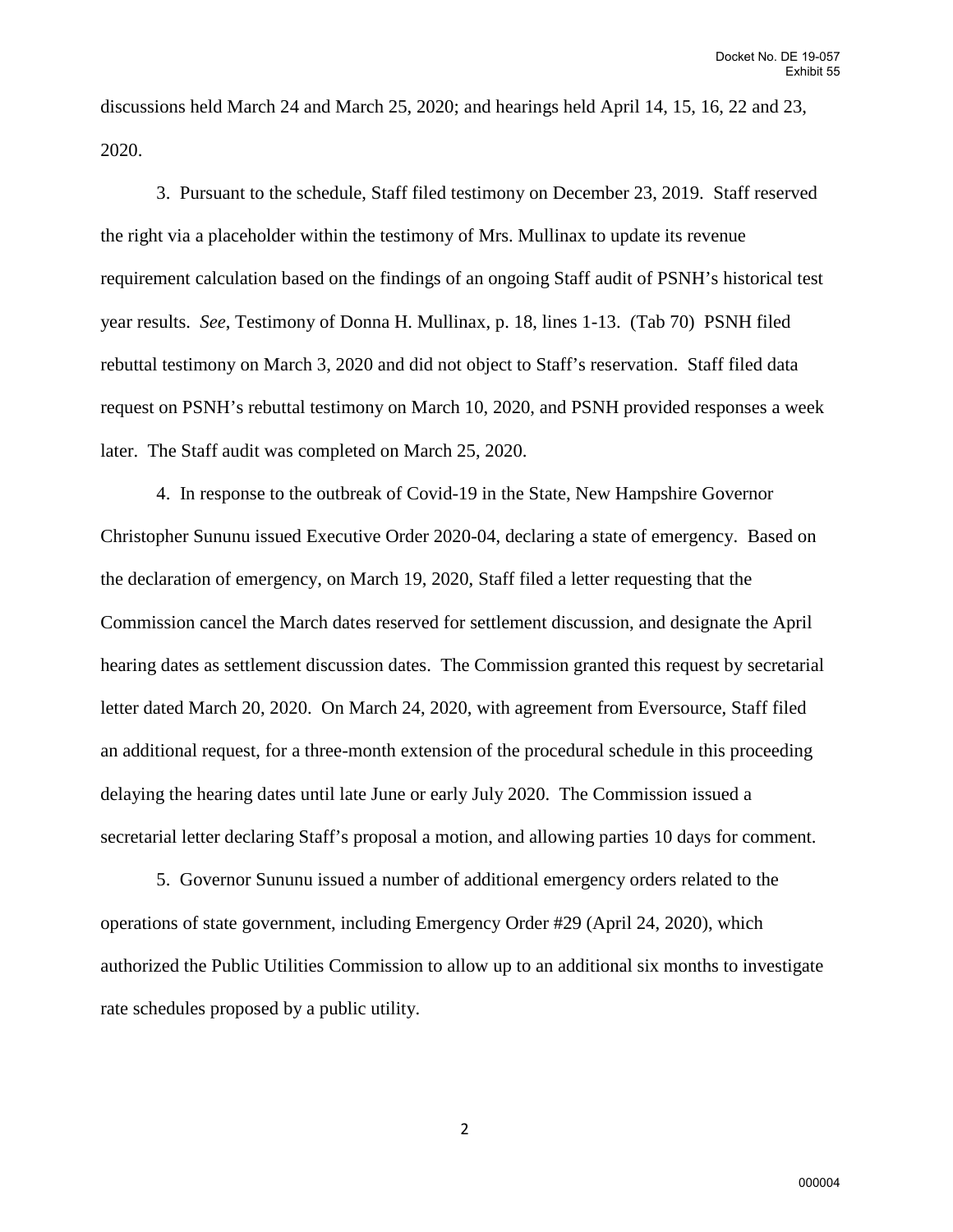6. The AARP, an intervenor in this proceeding, filed a motion with the Commission requesting the Commission order PSNH to update its permanent rate request in light of the changed economic circumstances resulting from the Covid-19 pandemic. The AARP motion also requested that the Commission suspend the temporary rates approved in Order No. 26,265 (June 27, 2019).

7. On June 16, 2020, the Commission issued Order No. 26,363, denying the motion of AARP to suspend temporary rates, and denying in part the request of AARP to order PSNH to update its testimony, with one exception. In Order No. 26,363, the Commission directed PSNH to update its testimony on capital structure and return on equity as a result of changed economic circumstances attributable to the pandemic. The Commission also used the emergency authority granted by the Governor's April 24, 2020 executive order, and extended the deadline for the docket by six months.

8. When Mr. Dudley prepared is prefiled testimony, he based his calculation of a recommended disallowance based on the information provided by Eversource in response to discovery on PSNH's initial testimony. During the delay in this proceeding, and after finalization of the Staff audit, Mr. Dudley took the time to carefully review the Staff audit and the additional information he received from PSNH in response to Staff data requests on the rebuttal testimony. This information was not available to him when he prepared his initial testimony. After a comprehensive review of the new information, Mr. Dudley updated the proposed disallowance, reducing the recommended disallowance by \$13.5 million.

9. Staff moves that Mr. Dudley's testimony be entered into the record at this time. Staff recommends that Eversource and other intervenors have the opportunity to conduct discovery on the revised testimony according to the same period allowed for discovery on updated capital

3